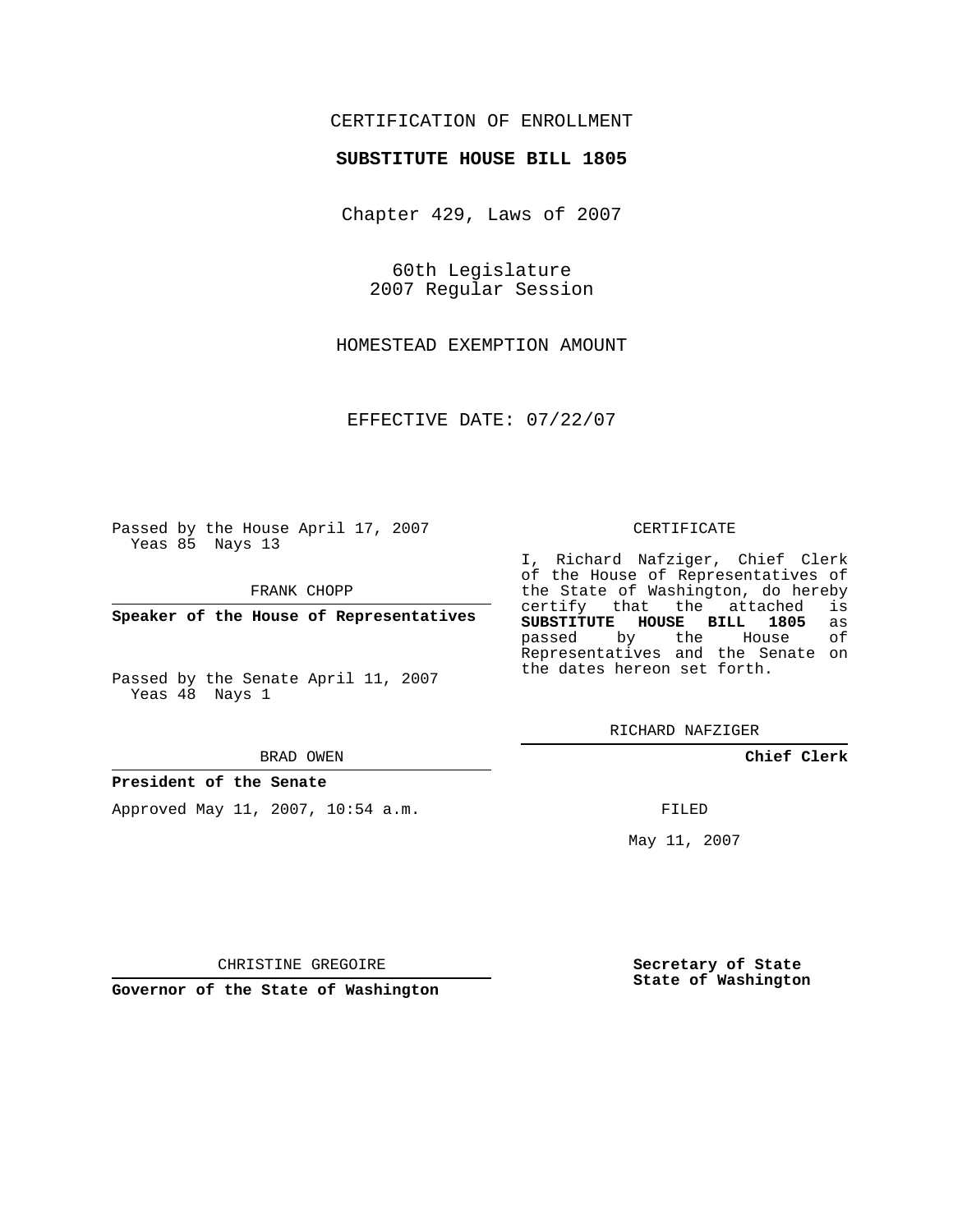# **SUBSTITUTE HOUSE BILL 1805** \_\_\_\_\_\_\_\_\_\_\_\_\_\_\_\_\_\_\_\_\_\_\_\_\_\_\_\_\_\_\_\_\_\_\_\_\_\_\_\_\_\_\_\_\_

\_\_\_\_\_\_\_\_\_\_\_\_\_\_\_\_\_\_\_\_\_\_\_\_\_\_\_\_\_\_\_\_\_\_\_\_\_\_\_\_\_\_\_\_\_

## AS AMENDED BY THE SENATE

Passed Legislature - 2007 Regular Session

## **State of Washington 60th Legislature 2007 Regular Session**

**By** House Committee on Judiciary (originally sponsored by Representatives Morrell, Lantz, Linville, Wallace, Rodne, Conway, Kessler, Hudgins, Hunt, Chase, Hasegawa, VanDeWege, Campbell, Ericks, Green, Simpson and Schual-Berke)

READ FIRST TIME 02/23/07.

1 AN ACT Relating to increasing the homestead exemption amount; and 2 amending RCW 6.13.030, 6.13.080, and 6.13.090.

3 BE IT ENACTED BY THE LEGISLATURE OF THE STATE OF WASHINGTON:

 4 **Sec. 1.** RCW 6.13.030 and 1999 c 403 s 4 are each amended to read 5 as follows:

 A homestead may consist of lands, as described in RCW 6.13.010, regardless of area, but the homestead exemption amount shall not exceed 8 the lesser of (1) the total net value of the lands, manufactured homes, mobile home, improvements, and other personal property, as described in 10 RCW  $6.13.010$ , or (2) the sum of ( $(f<sub>orty</sub>)$ ) one hundred twenty-five thousand dollars in the case of lands, manufactured homes, mobile home, and improvements, or the sum of fifteen thousand dollars in the case of other personal property described in RCW 6.13.010, except where the homestead is subject to execution, attachment, or seizure by or under any legal process whatever to satisfy a judgment in favor of any state for failure to pay that state's income tax on benefits received while a resident of the state of Washington from a pension or other retirement plan, in which event there shall be no dollar limit on the value of the exemption.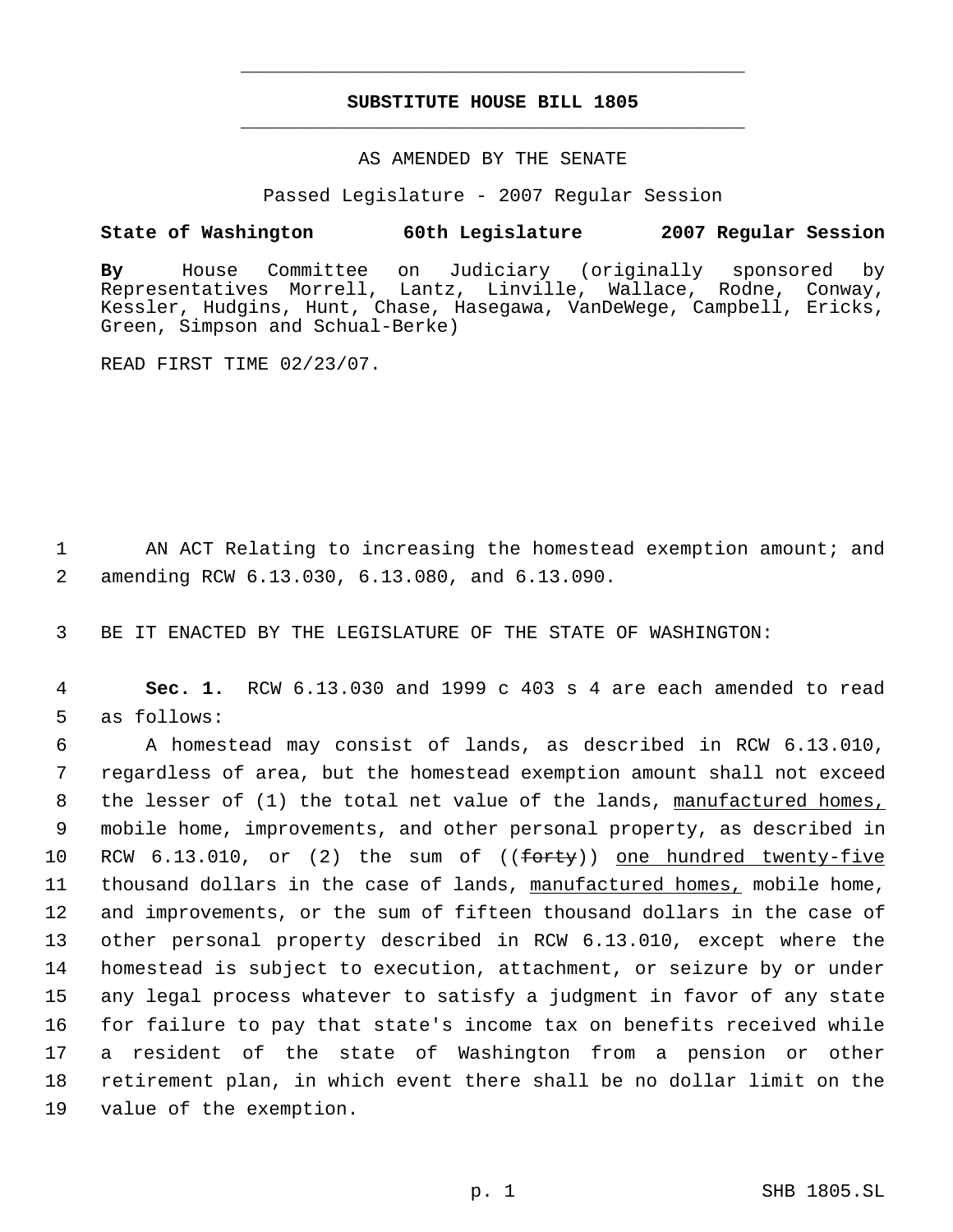**Sec. 2.** RCW 6.13.080 and 2005 c 292 s 4 are each amended to read as follows:

 The homestead exemption is not available against an execution or forced sale in satisfaction of judgments obtained:

 (1) On debts secured by mechanic's, laborer's, construction, maritime, automobile repair, materialmen's or vendor's liens arising out of and against the particular property claimed as a homestead;

 (2) On debts secured (a) by security agreements describing as collateral the property that is claimed as a homestead or (b) by mortgages or deeds of trust on the premises that have been executed and acknowledged by the husband and wife or by any unmarried claimant;

 (3) On one spouse's or the community's debts existing at the time of that spouse's bankruptcy filing where (a) bankruptcy is filed by both spouses within a six-month period, other than in a joint case or a case in which their assets are jointly administered, and (b) the other spouse exempts property from property of the estate under the 17 bankruptcy exemption provisions of 11 U.S.C. Sec. 522(d);

 (4) On debts arising from a lawful court order or decree or administrative order establishing a child support obligation or 20 obligation to pay spousal maintenance;

 (5) On debts owing to the state of Washington for recovery of medical assistance correctly paid on behalf of an individual consistent 23 with 42 U.S.C. Sec. 1396p; ((or))

 (6) On debts secured by a condominium's or homeowner association's lien. In order for an association to be exempt under this provision, the association must have provided a homeowner with notice that nonpayment of the association's assessment may result in foreclosure of the association lien and that the homestead protection under this chapter shall not apply. An association has complied with this notice requirement by mailing the notice, by first class mail, to the address of the owner's lot or unit. The notice required in this subsection shall be given within thirty days from the date the association learns of a new owner, but in all cases the notice must be given prior to the initiation of a foreclosure. The phrase "learns of a new owner" in this subsection means actual knowledge of the identity of a homeowner acquiring title after June 9, 1988, and does not require that an association affirmatively ascertain the identity of a homeowner.